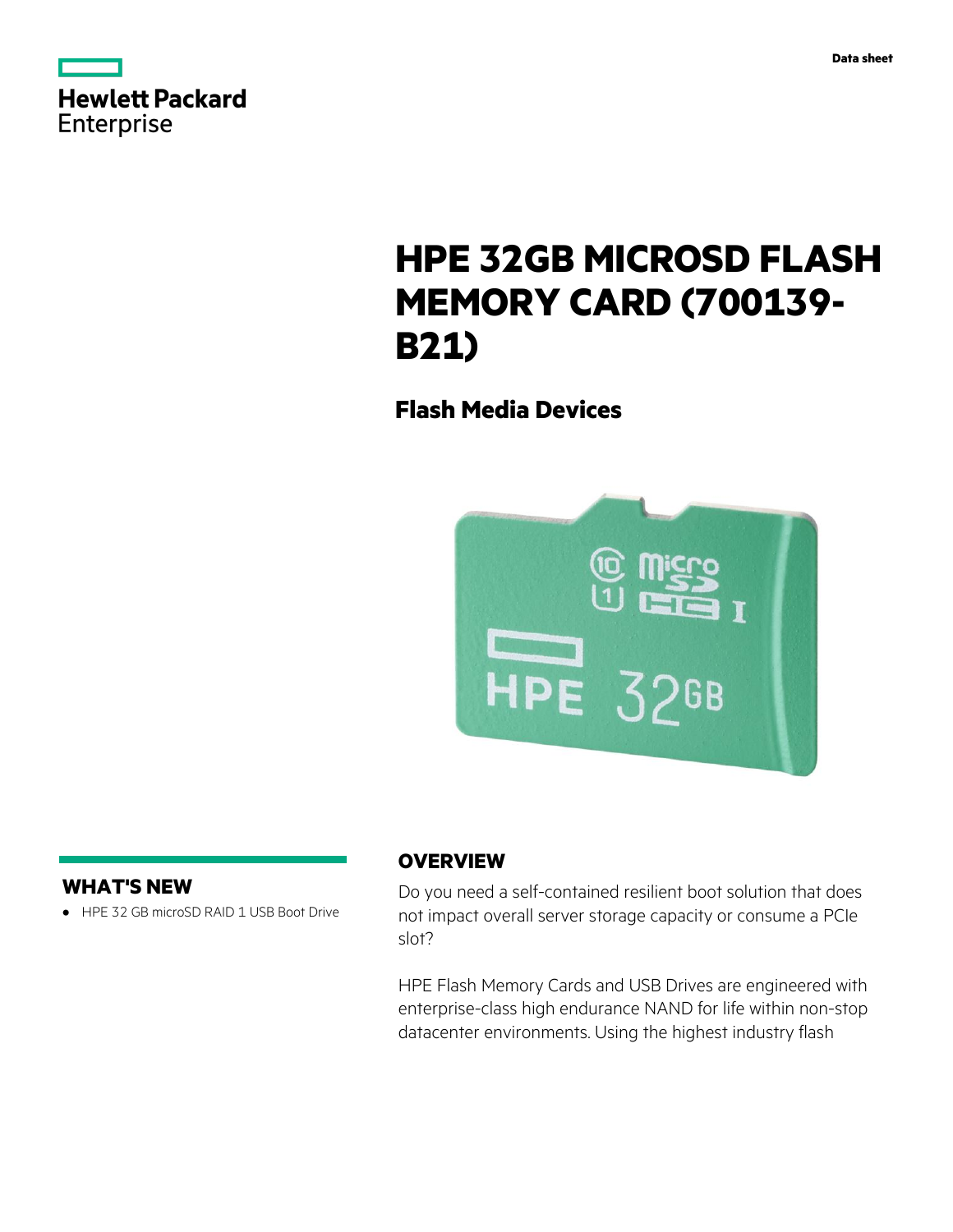technology to provide a higher level of performance and longer endurance characteristics at an enterprise level, each device undergoes rigorous testing and software validation to verify the highest level of quality and reliability while running on HPE ProLiant servers.

# **FEATURES**

### **Low Cost RAID 1 Boot Solution for VMware Environments**

HPE USB Flash Drive with dual 32 GB microSD cards and on-board RAID 1.

Delivers a redundant OS boot without consuming server storage drive bays or consuming an internal PCIe slot.

Lower cost alternative to traditional boot methods that require multiple HDDs or SSDs with an array controller.

32 GB capacity supports VMware vSphere v6.5 and later deployments up to 8TiB (DRAM sizing of solution deployment).

Integrated on-board RAID 1 for customers requiring "dual boot" solution.

### **Highly Reliable Enterprise–Class microSD Drives**

Utilizes high endurance 3D pSLC NAND.

Qualified and tested for use on HPE ProLiant Gen9, Gen10 and Gen10 Plus servers.

### **HPE Qualified Options Meet High Reliability and Performance Demands**

HPE tests and qualifies these devices according to stringent guidelines with strict revision control on the controllers and actual flash memory. This provides utmost reliability and performance within HPE customer production environment.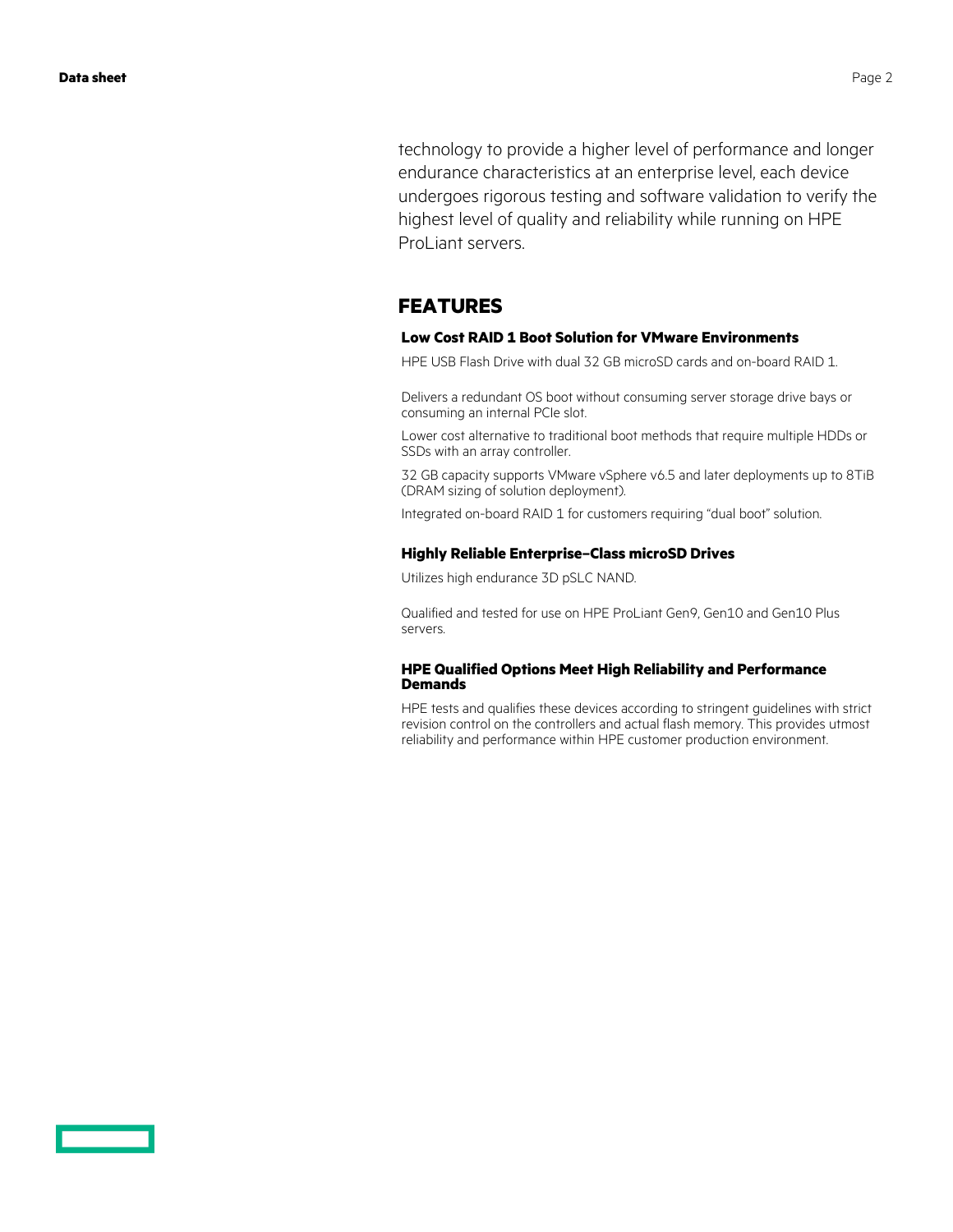<u>a sa saidh an san Saorann an S</u>

# **Technical specifications HPE 32GB microSD Flash Memory Card**

| <b>Product Number</b>                | 700139-B21                                                                                                                           |  |
|--------------------------------------|--------------------------------------------------------------------------------------------------------------------------------------|--|
| <b>Usable capacity</b>               | 32GB                                                                                                                                 |  |
| Performance                          | 33+ MB/second Read Transfer Rate, 34+ MB/second Write Transfer Rate                                                                  |  |
| <b>Class</b>                         | UHS <sub>I</sub>                                                                                                                     |  |
| <b>Form factor</b>                   | microSD Memory Card                                                                                                                  |  |
| Voltage                              | 2.7V (min) - 3.6V (max)                                                                                                              |  |
| Compliance                           | SD Card Association                                                                                                                  |  |
| <b>Product Dimensions (imperial)</b> | 15mm(L) x 11mm(W) x .95mm(H)                                                                                                         |  |
| Warranty                             | HPE Flash Media Kits have a 1-year limited warranty regardless of the warranty period for the system in<br>which they are installed. |  |